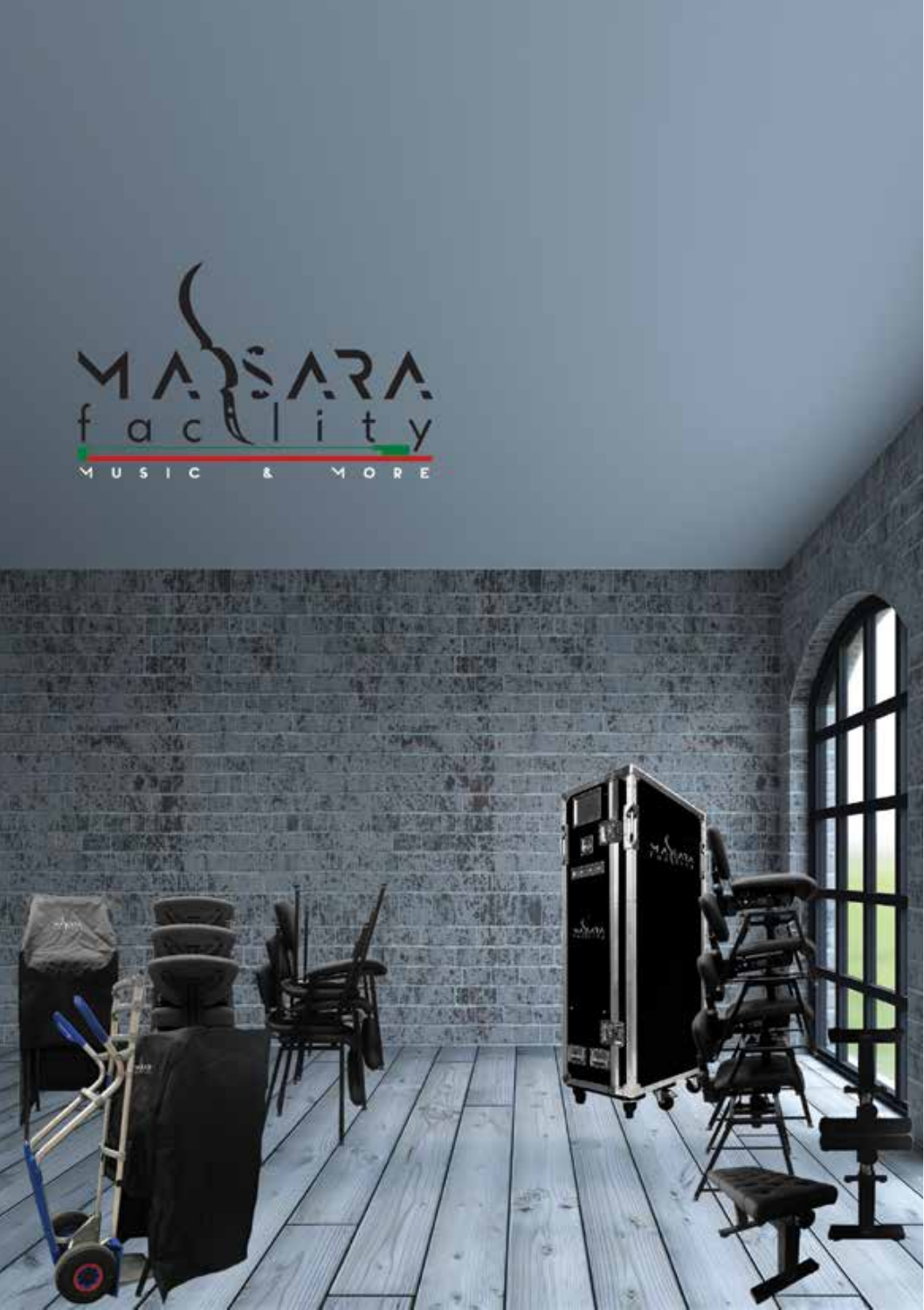Massara Facility was born in 2017 as a sister company of Viganò Musica, leader of pianos and musical instrument transportation since 1989 who, thanks to the experience gained moving the main Italian orchestras around the major Cities worldwide, has decided to offer a 360 degrees service to its customers throught Massara Facility, providing the renting and sell of all the supporting equipment needed for the best performance of a concert.

The permanent and long cooperation with first level Italian musical entities such as Teatro alla Scala, orchestra Verdi, Maggio musicale Fiorentino as well as the contact with directors like Chailly and Muti, allowed Massara Facility not just to produce, but to improve the complex and different orchestra's equipment in order to make them more functional to the users and suitable for any market needs.

Our main task includes is the design and production of working chairs and stools for orchestrals with ergonomic adjustments, able to satisfy the funcional needs in terms of safety and health, other than the creation of flight cases for musical instruments and carbon-fiber music stands for Directors.

The particular favourable area of northern Italy where Massara Facility is placed, is probably one of the best areas to be for the creation of products which represents the finest Italian quality and excellency.

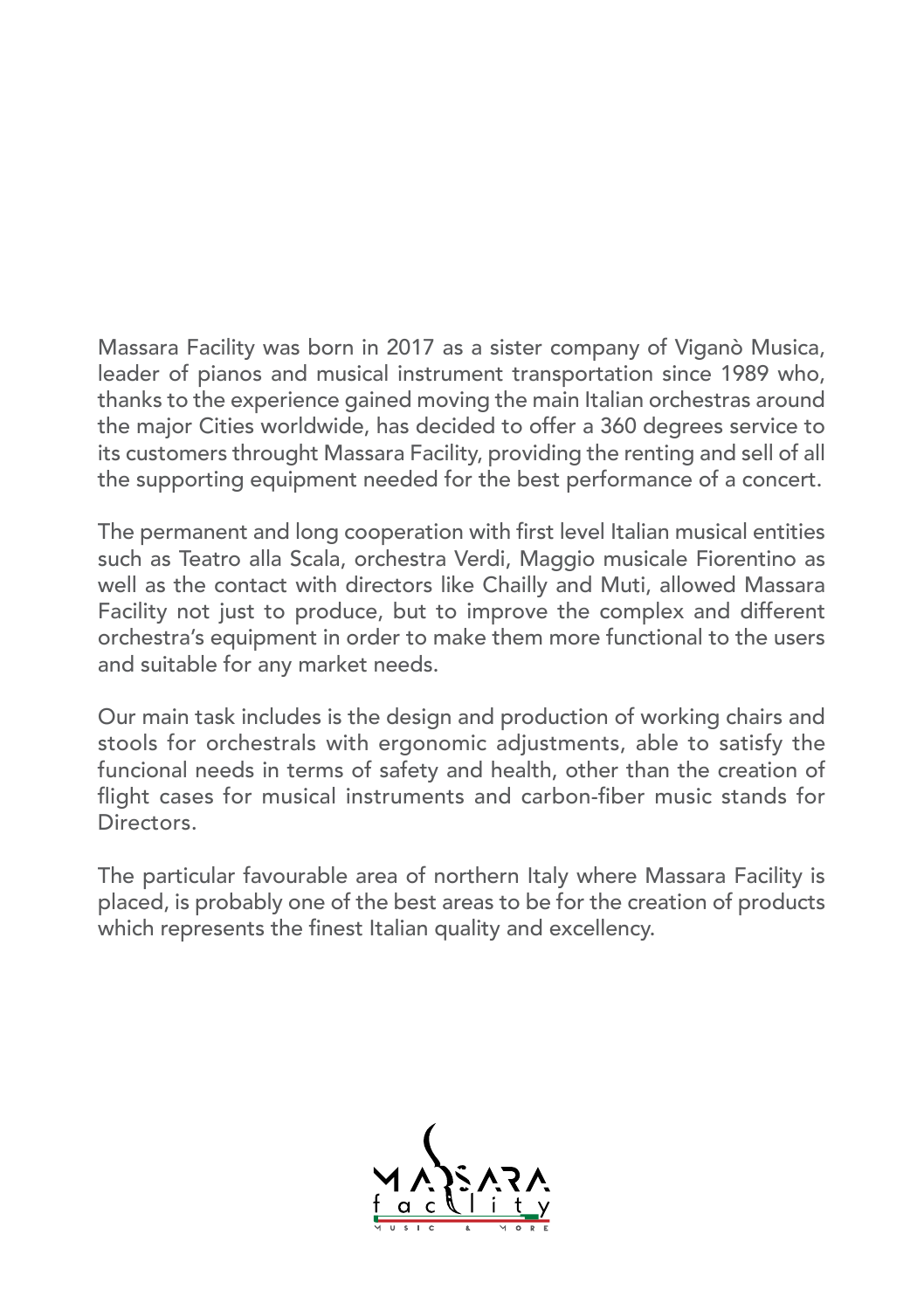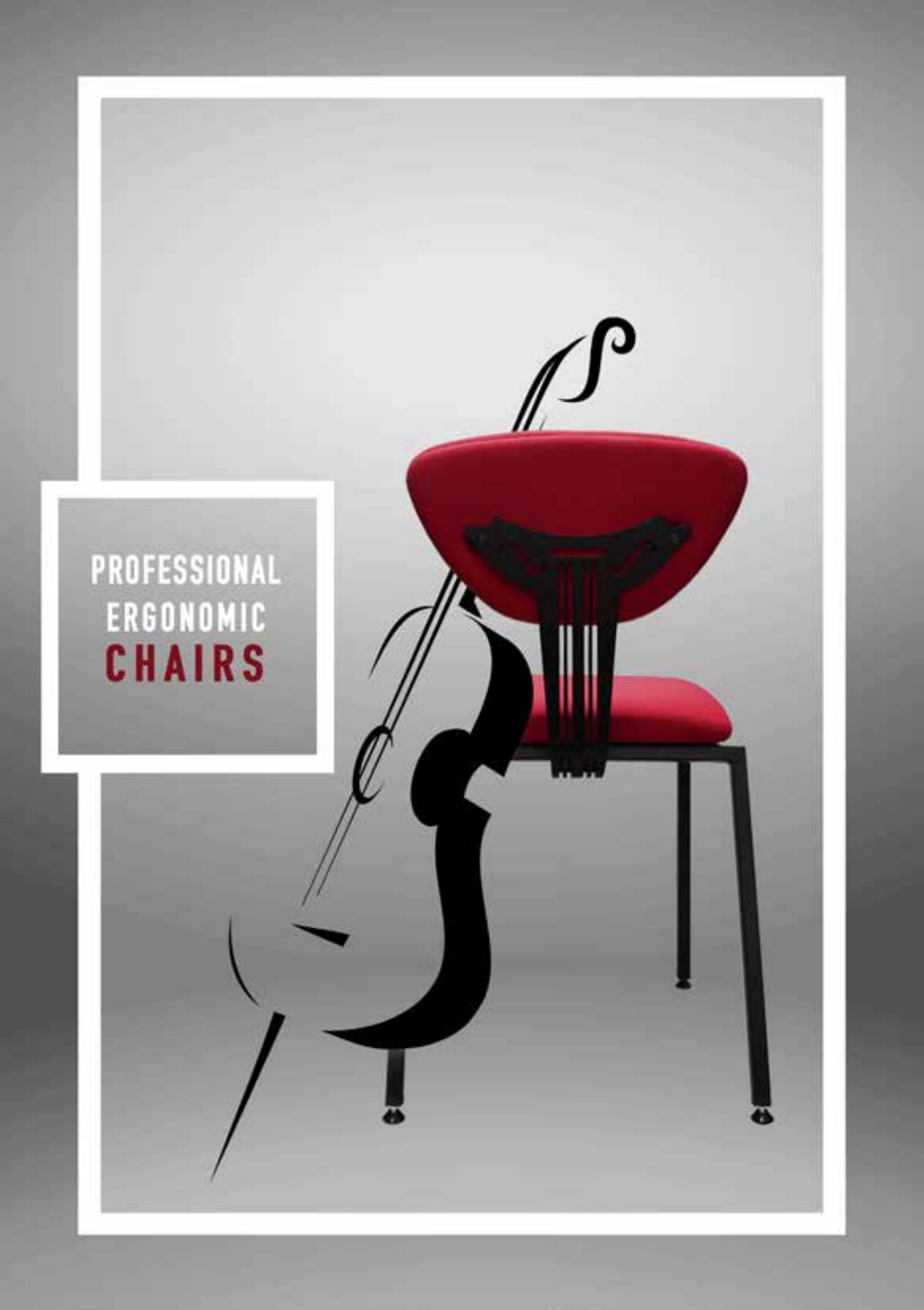#### **ORCHESTRA CHAIR**

Metal frame, shockproof and anti-scratch powder coated. Strong multilayer seat mounted on rubber pads with rounded front edge to prevent circulation problems and leg fatigue. The backrest ensures a natural position of the body in order to provide excellent condition to practice music.

> Fire retardant and stain proof fabric. Stackable x5.





**SF00N1 SF00N3 SF00N2**

#### **ADJUSTABLE CHAIR**

Professional chair with 5 way adjustments to ensure the best possible comfort to musicians. Metal frame, shockproof and anti-scratch powder coated. Strong multilayer seat mounted on rubber pads with rounded front edge to prevent circulation problems and leg fatigue.

> Fire retardant. Stackable x4. Backrest depth adjustment: -9° +16° Seat tilt adjustment: -4° +9° Seat height: 48 - 54cm.





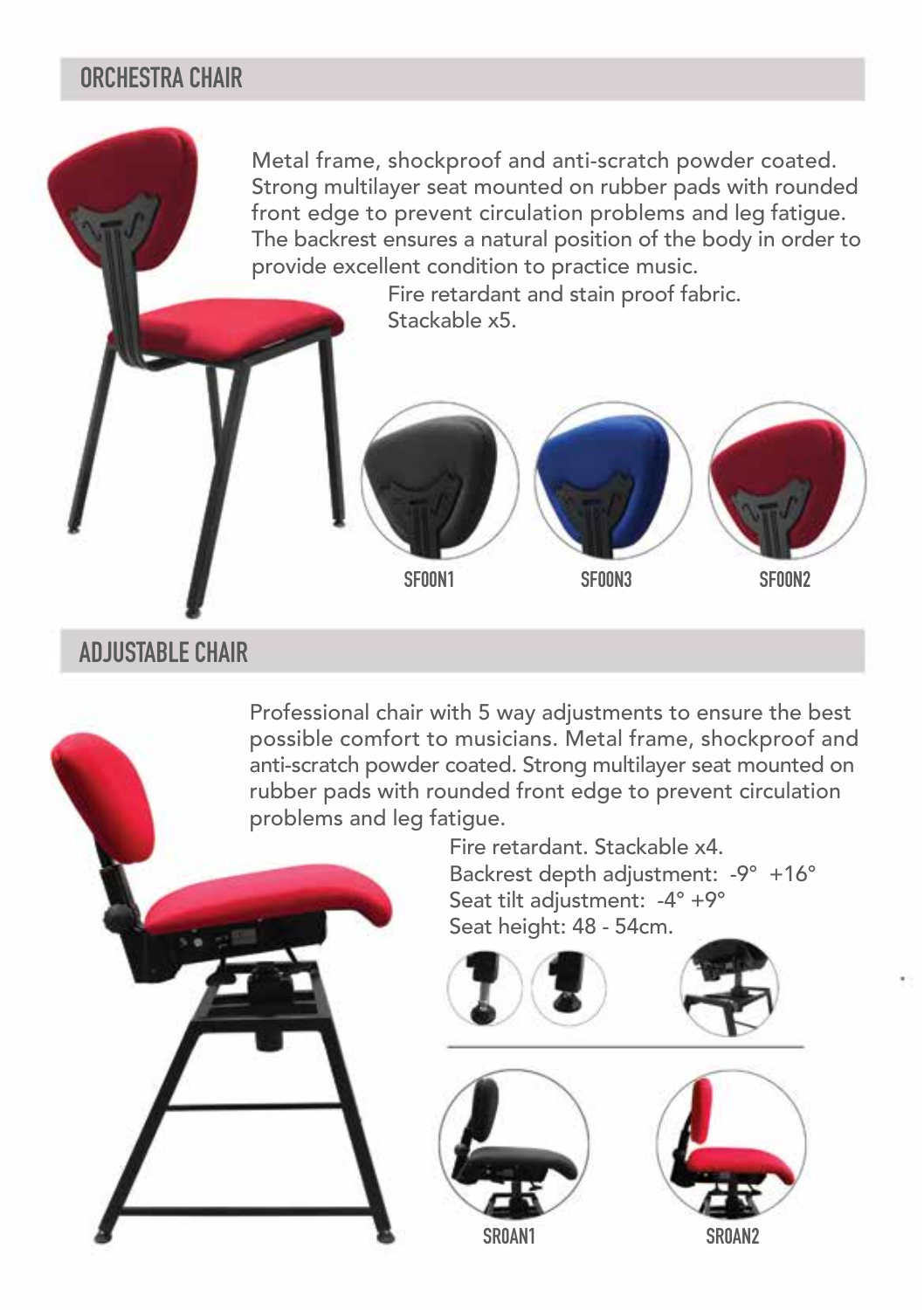### **SEMI AD JUSTABLE CHAIR**



Manual adjustment from 0 to 7°. Metal frame, shockproof and anti-scratch powder coated. Strong multilayer well made seat mounted on rubber pads with rounded front edge to prevent circulation problems and leg fatigue. The backrest ensures a natural position of the body in order to provide excellent condition to practice music.

Fire retardant and stain proof fabric. Chairs piled by 6.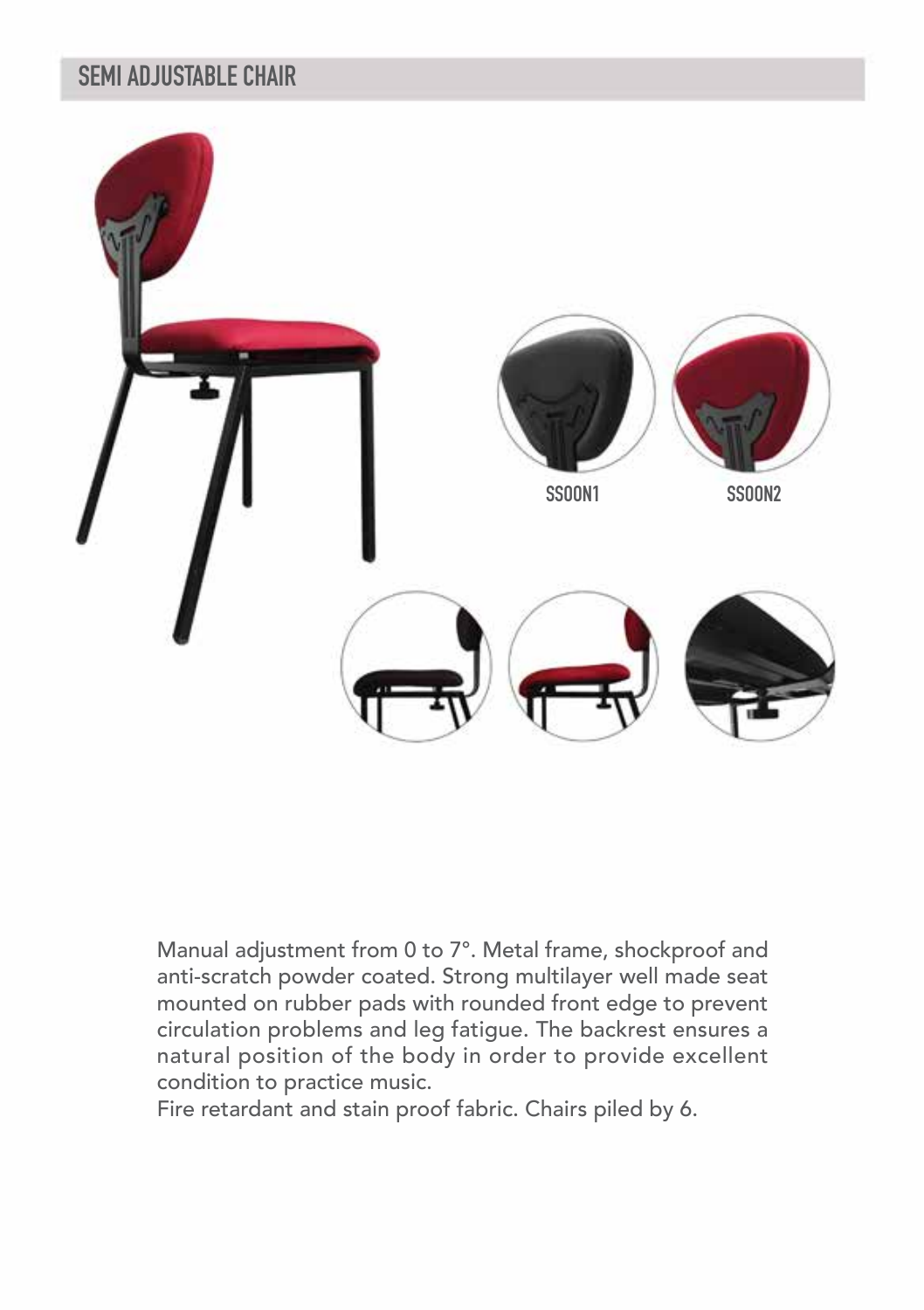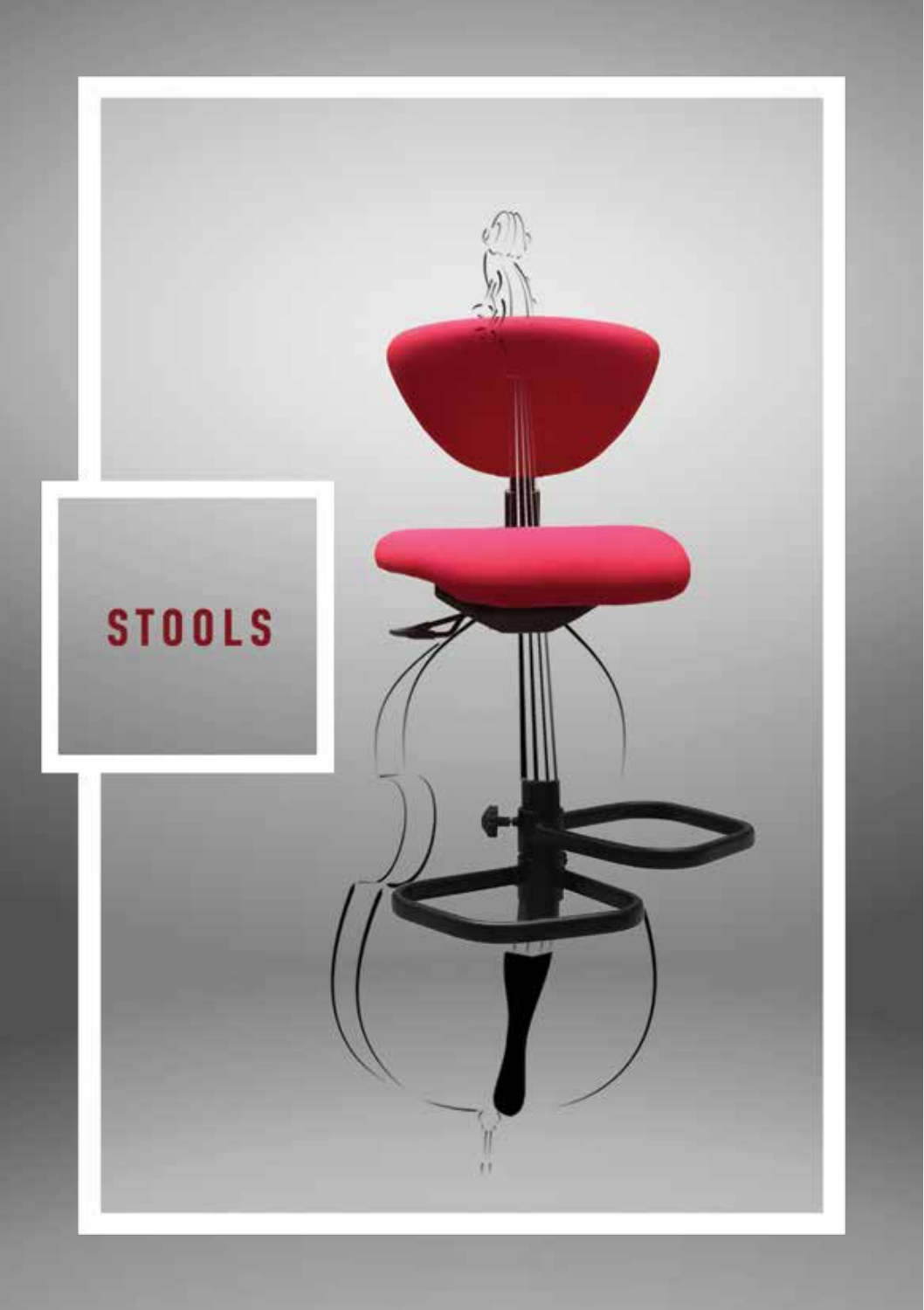## **DOUBLE BASS STOOL**

With anti-rotation system. Adjustable height with pneumatic spring mechanism by means of a release lever, from 53 to 78 cm.

Backrest adjustment in height by means of a knurled screw.

Seat and backrest: lining in polyurethane foam 40 kg/m3 density.

Flame retardant fabric classe 1 M according to UNI 9175. Triangular steel footrest adjustable in height and aluminum basement.

Fire ritardant.

Weight: 12kg



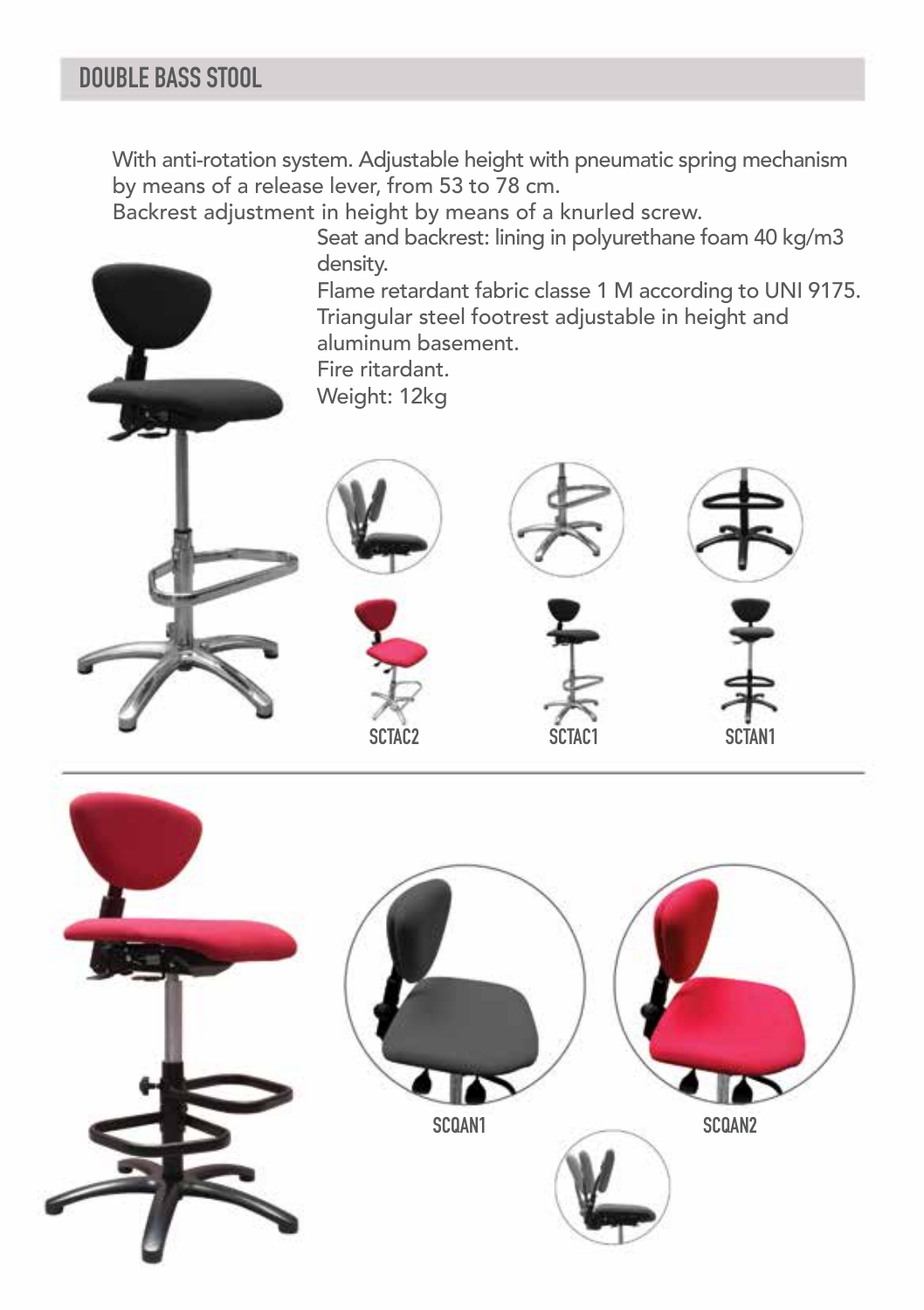#### **TIMPANI/PERCUSSION STOOL**



Adjustable height with pneumatic spring mechanism by means of a release lever, from 53 to 78 cm. Seat inclination from -4°/ +9°.

Backrest depth adjustments with spring mechanical system. Backrest adjustment in height by means of a knurled screw. Seat and backrest: lining in polyurethane foam 40 kg/m3 density.

Flame retardant fabric classe 1 M according to UNI 9175. Weight: 12kg



### **CONDUCTOR'S STOOL**



Metal frame, shockproof and anti-scratch powder coated. Strong multilayer well made seat mounted on rubber pads with rounded front edge to prevent circulation problems and leg fatigue. The backrest ensures a natural position of the body in order to provide excellent condition to practice music.

Fire retardant and stain proof fabric. Seat height 78cm.

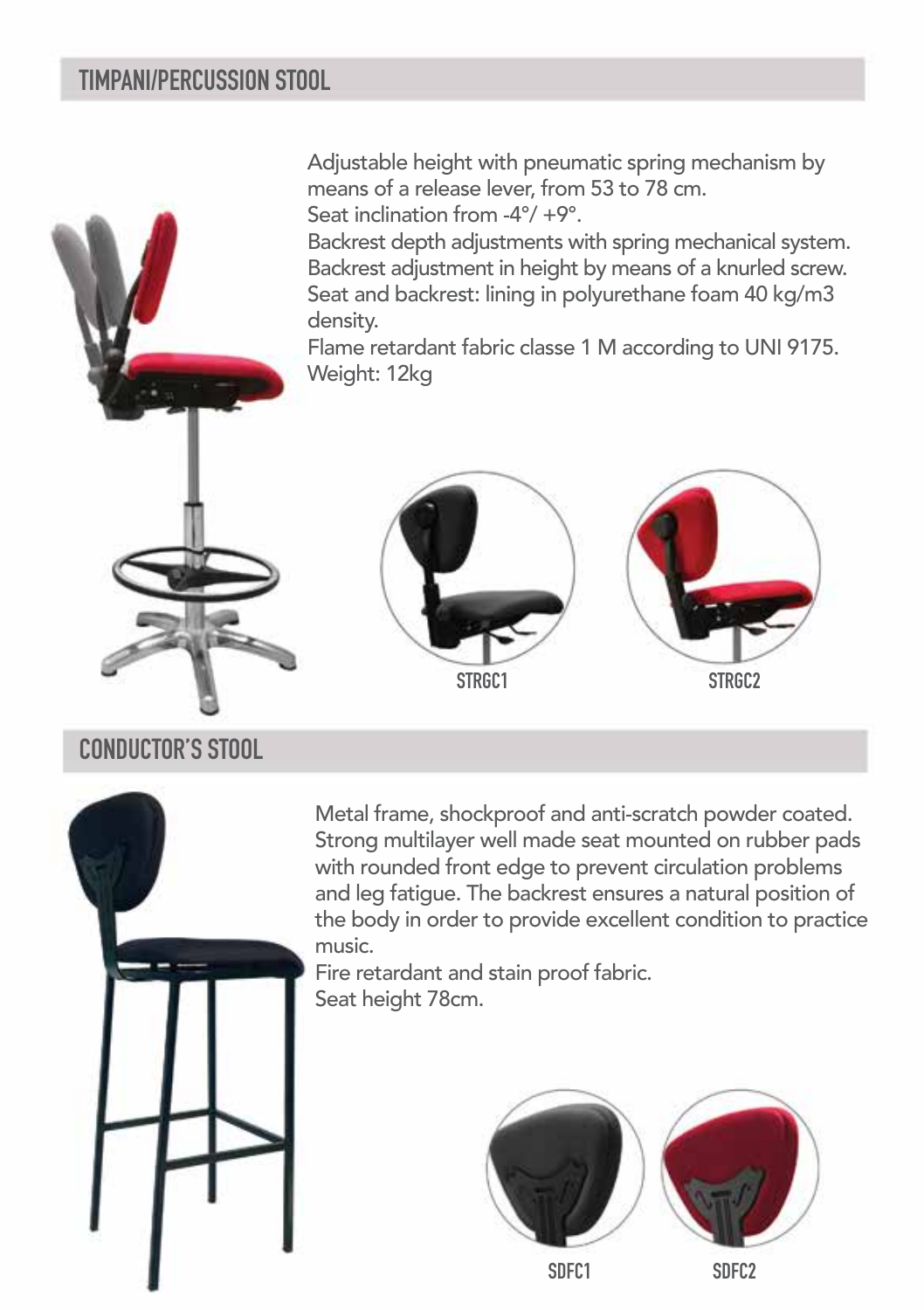

Adjustable height by a steady pneumatic spring mechanism through a release lever placed under the right side of the seat, from 70 to 85 cm.

Seat inclination tilt from -4°/ +9° by a spring mechanical system through a release lever under its right side.

Backrest depth adjustment by a spring mechanical system through a release lever under the left side of the seat.

Backrest adjustment in height through a knurled screw.

Seat and backrest: lining in polyurethane foam 40 kg/m3 density.

Flame retardant fabric classe 1 M according to UNI 9175. Asymmetric seat to ease the musician performance.

Separate steel footrests with independent adjustment

Aluminum basement.

Weight: 12kg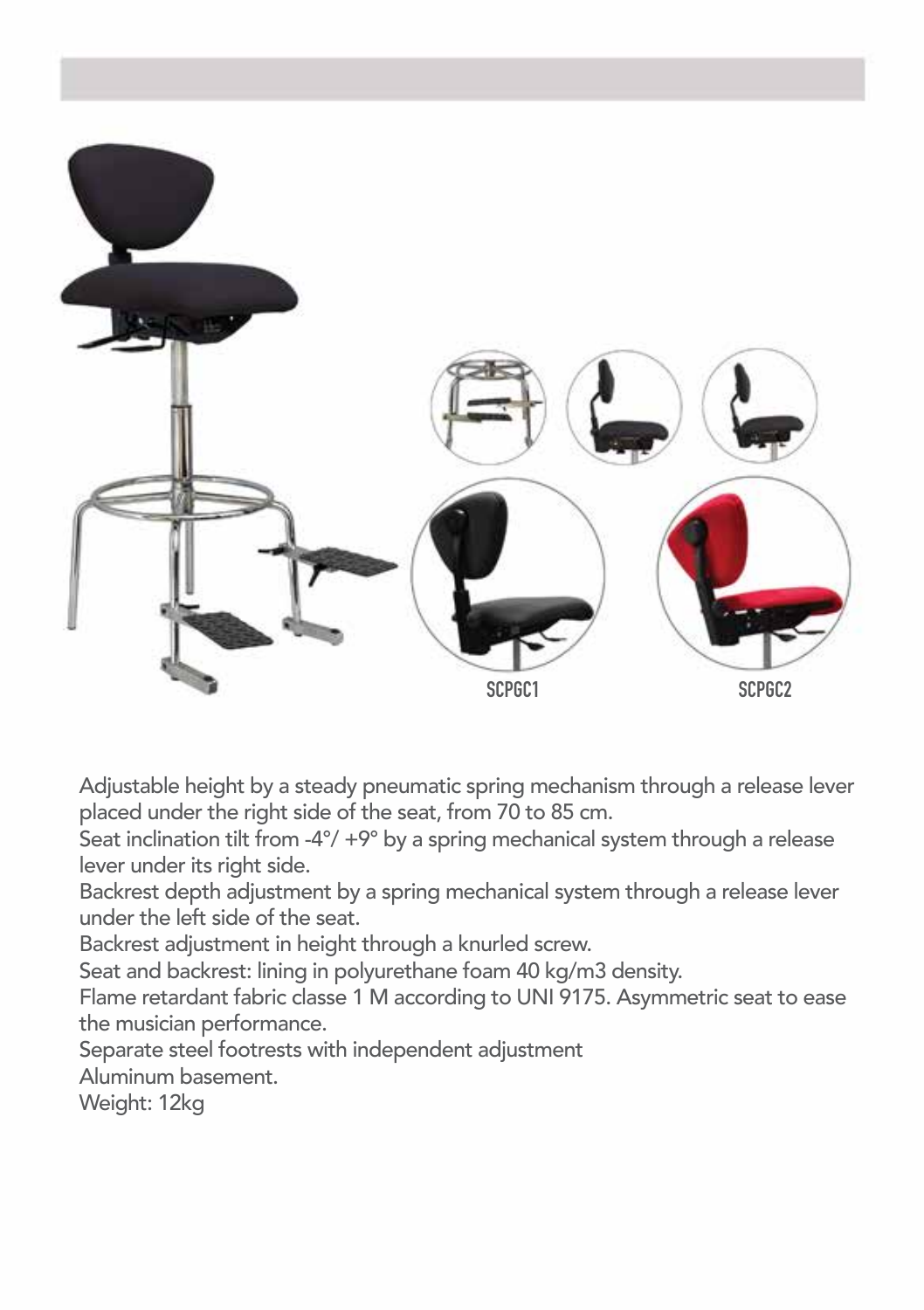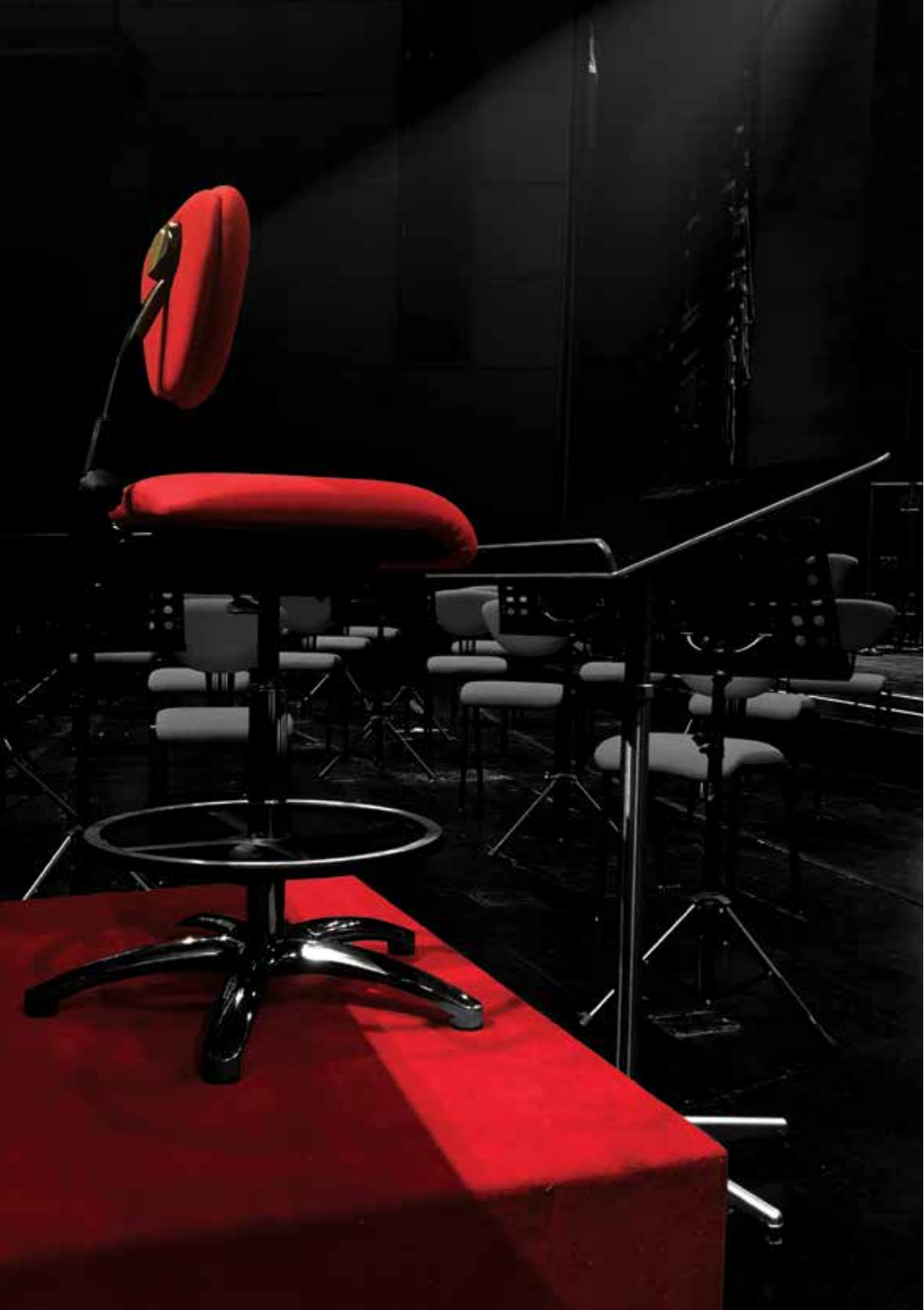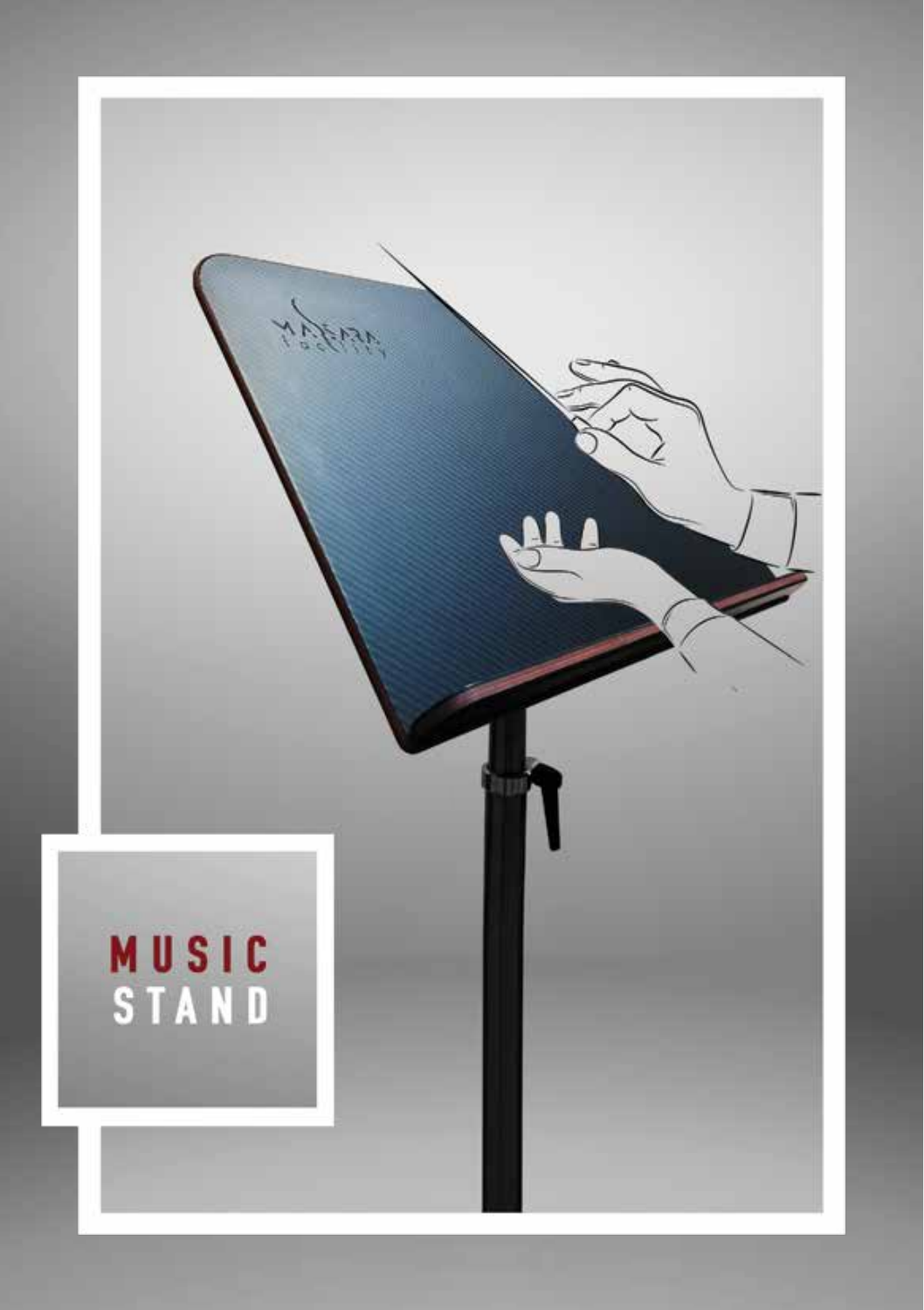# **MUSIC STAND**



Music stand in matt twill carbon fiber with Red Maple borders. Articulation from 0 ° to 90 °.

Pedestal with 5 spokes in pressed steel with adjustable feet Telescopic rod with removable graft in satin finish stainless steel.

Minimum height 95 cm – max 145 cm.

Possibility of engraving logo with laser.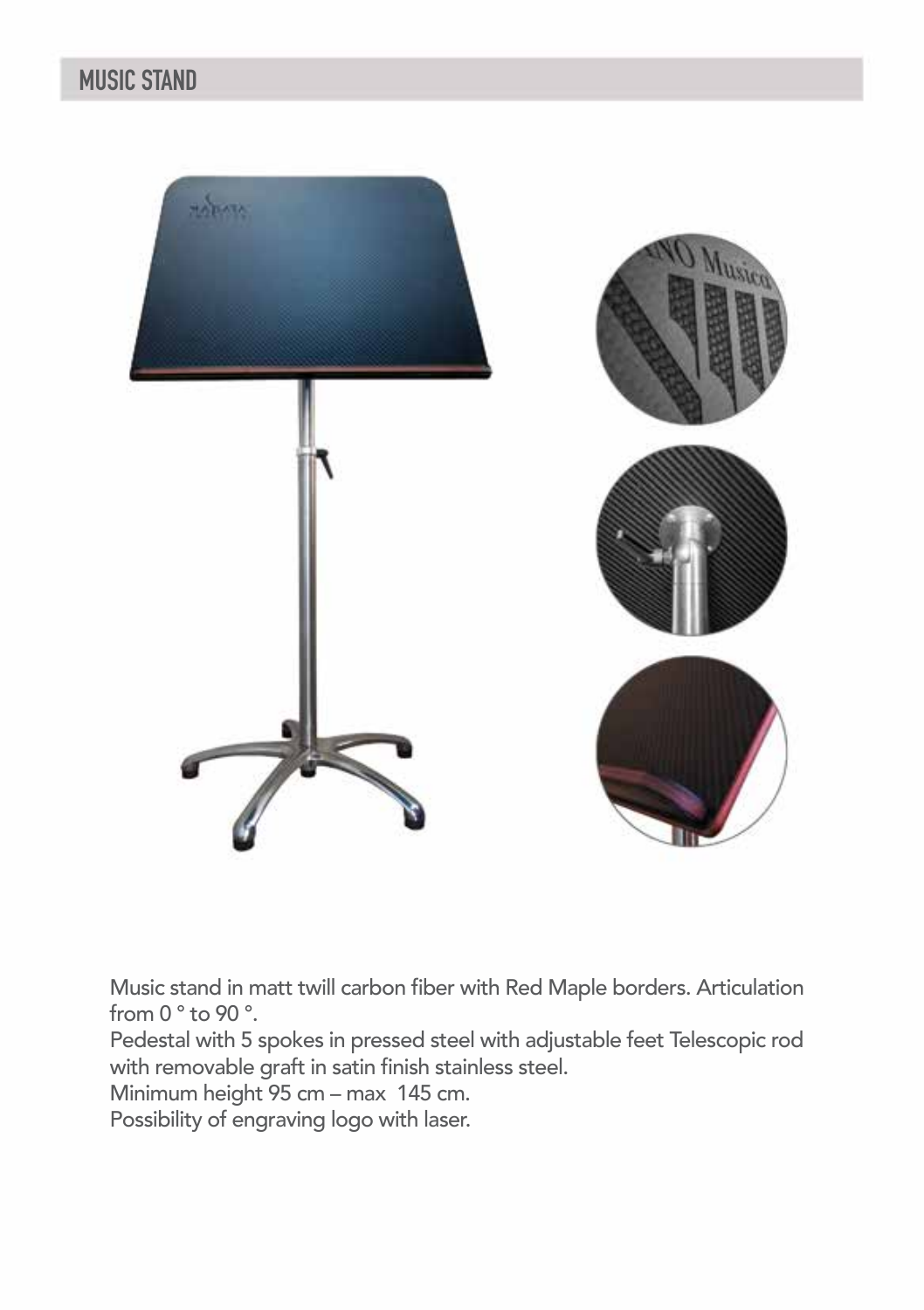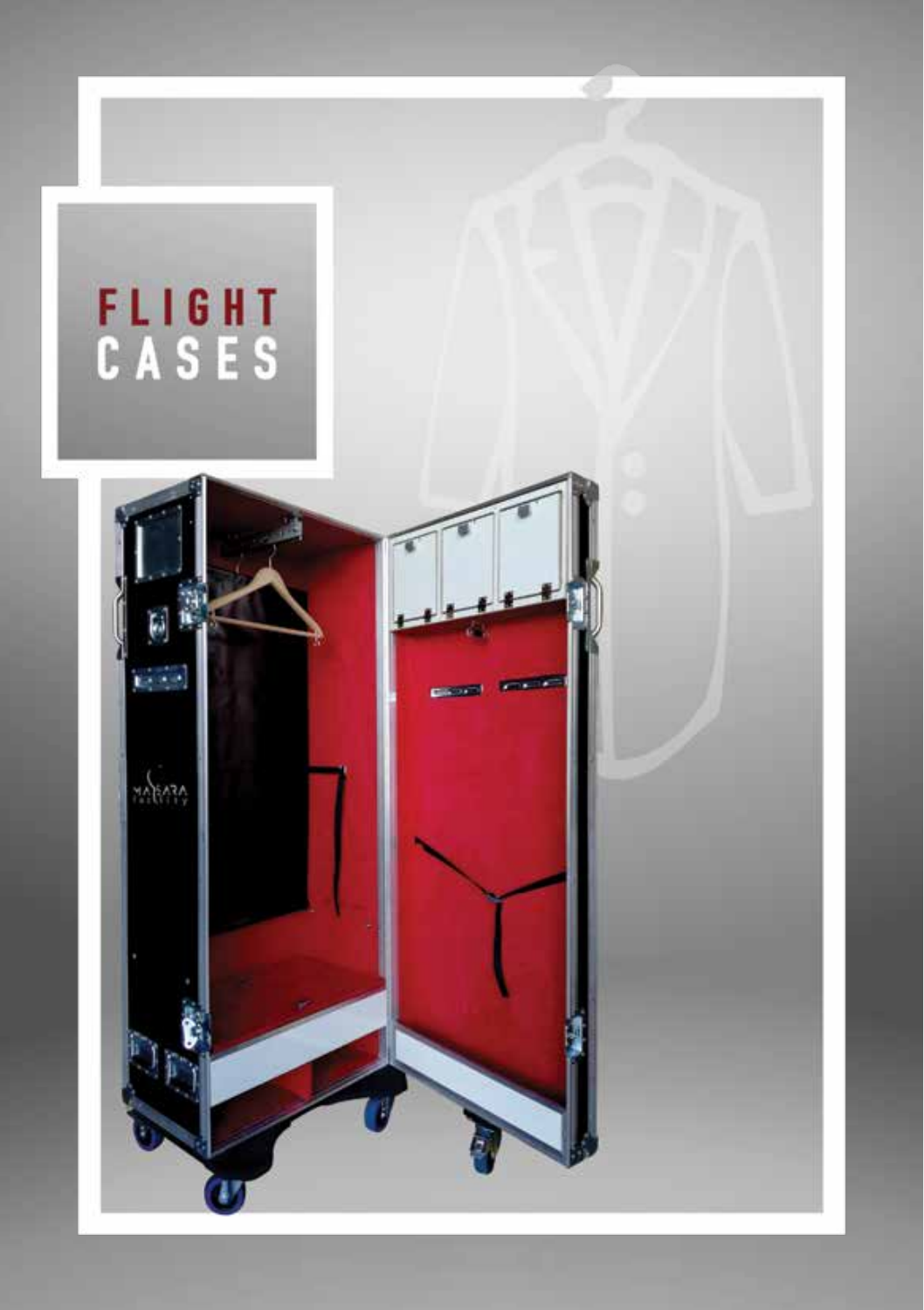## **FLIGHT-CASE FOR CONDUCTOR'S SUIT**





**DOUBLE BASS FLIGHT-CASE**



\*\*Flight-cases will be customized according to customers' requirements\*\*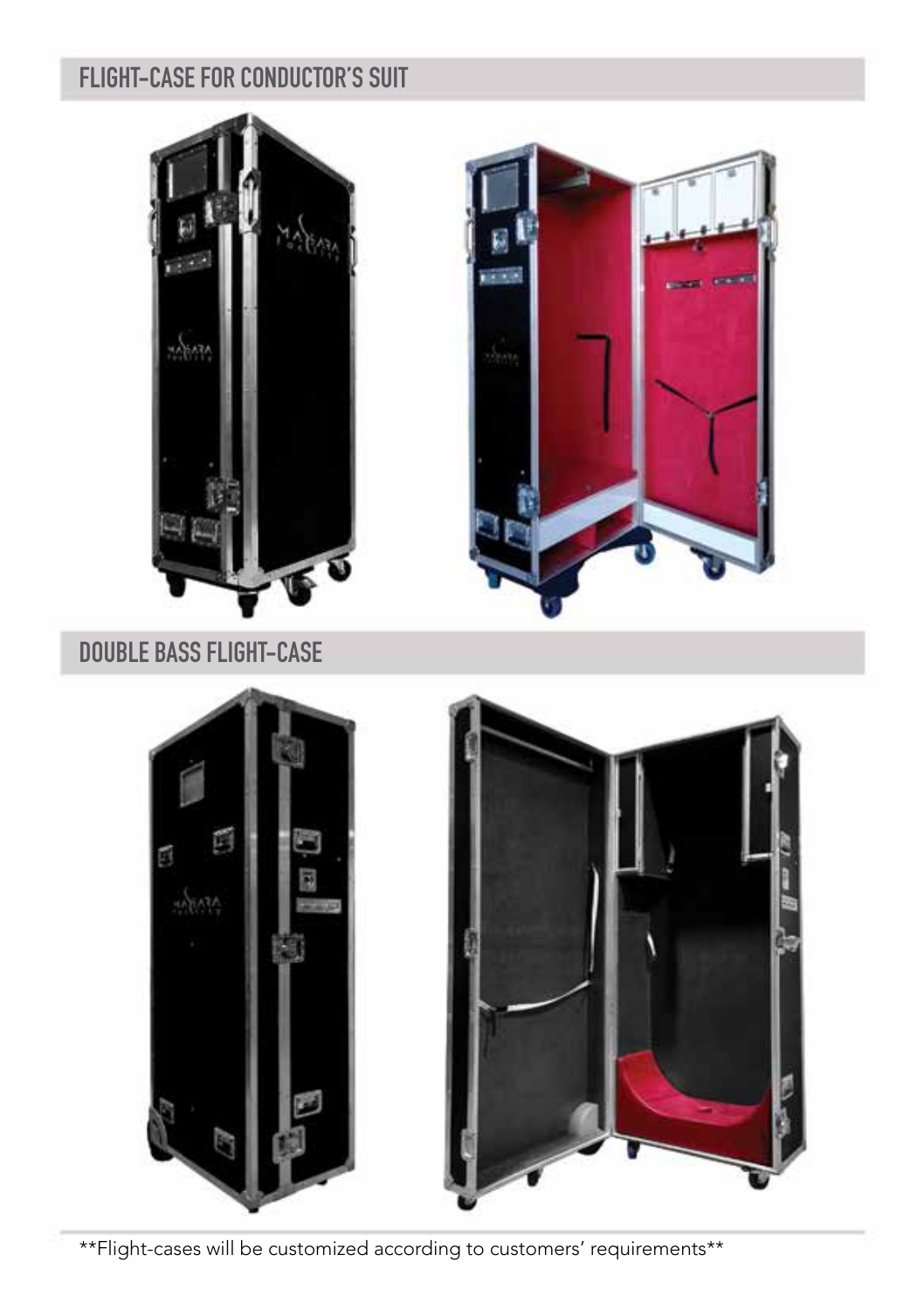# **ORGAN FLIGHT-CASE**



# **ARCHIVE FLIGHT-CASE**

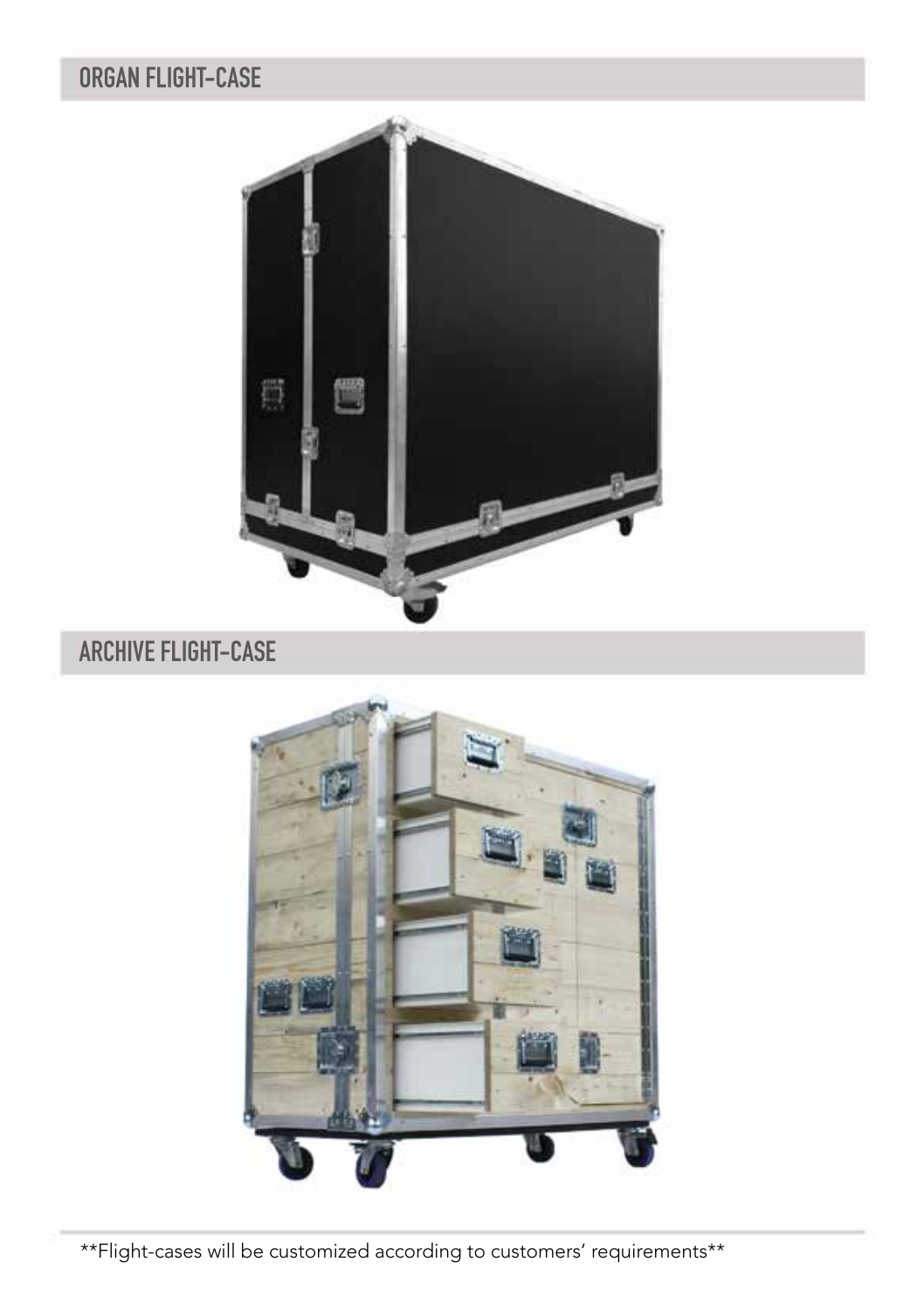# **MUSIC SHEETS FLIGHT-CASE**





\*\*Flight-cases will be customized according to customers' requirements\*\*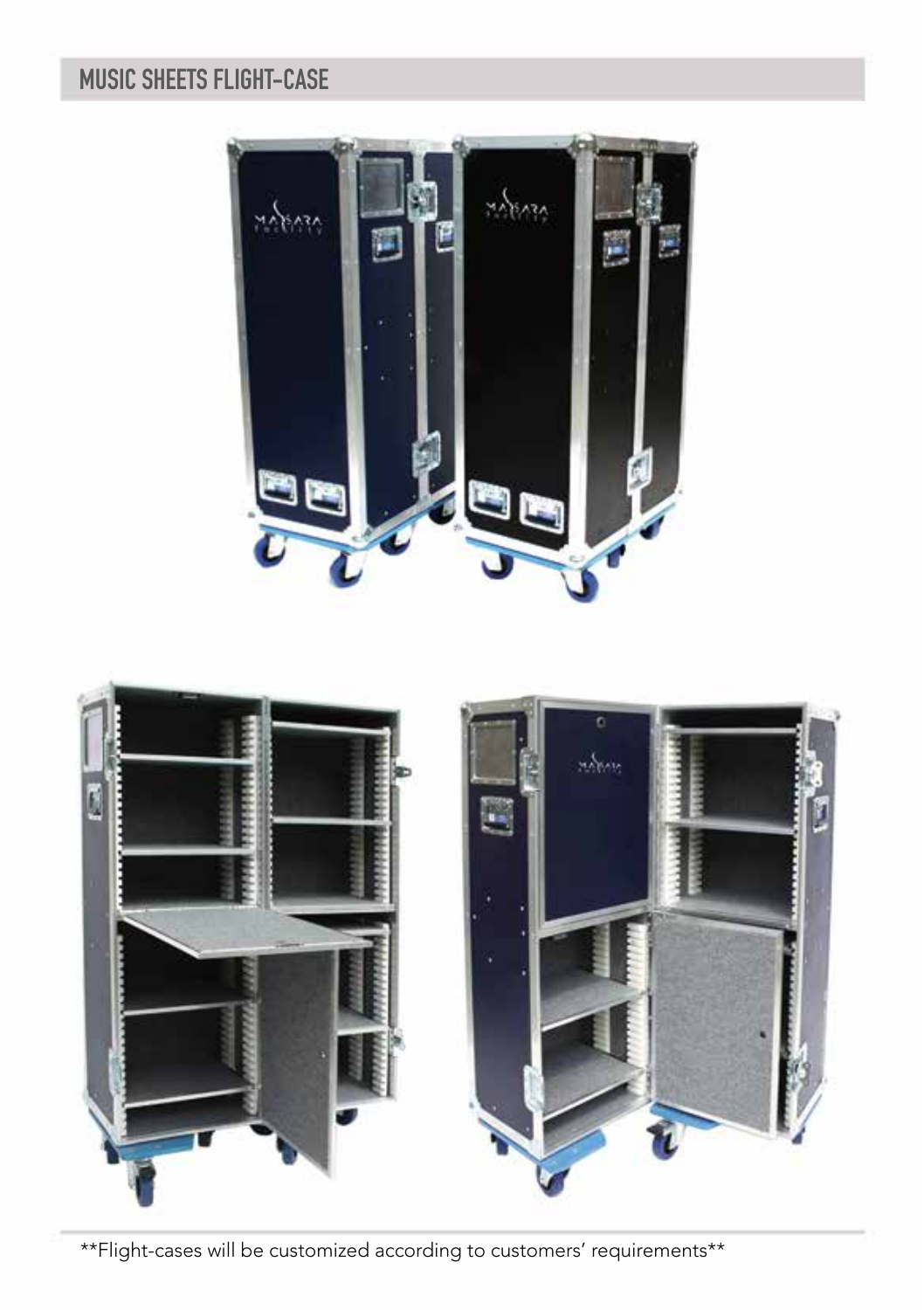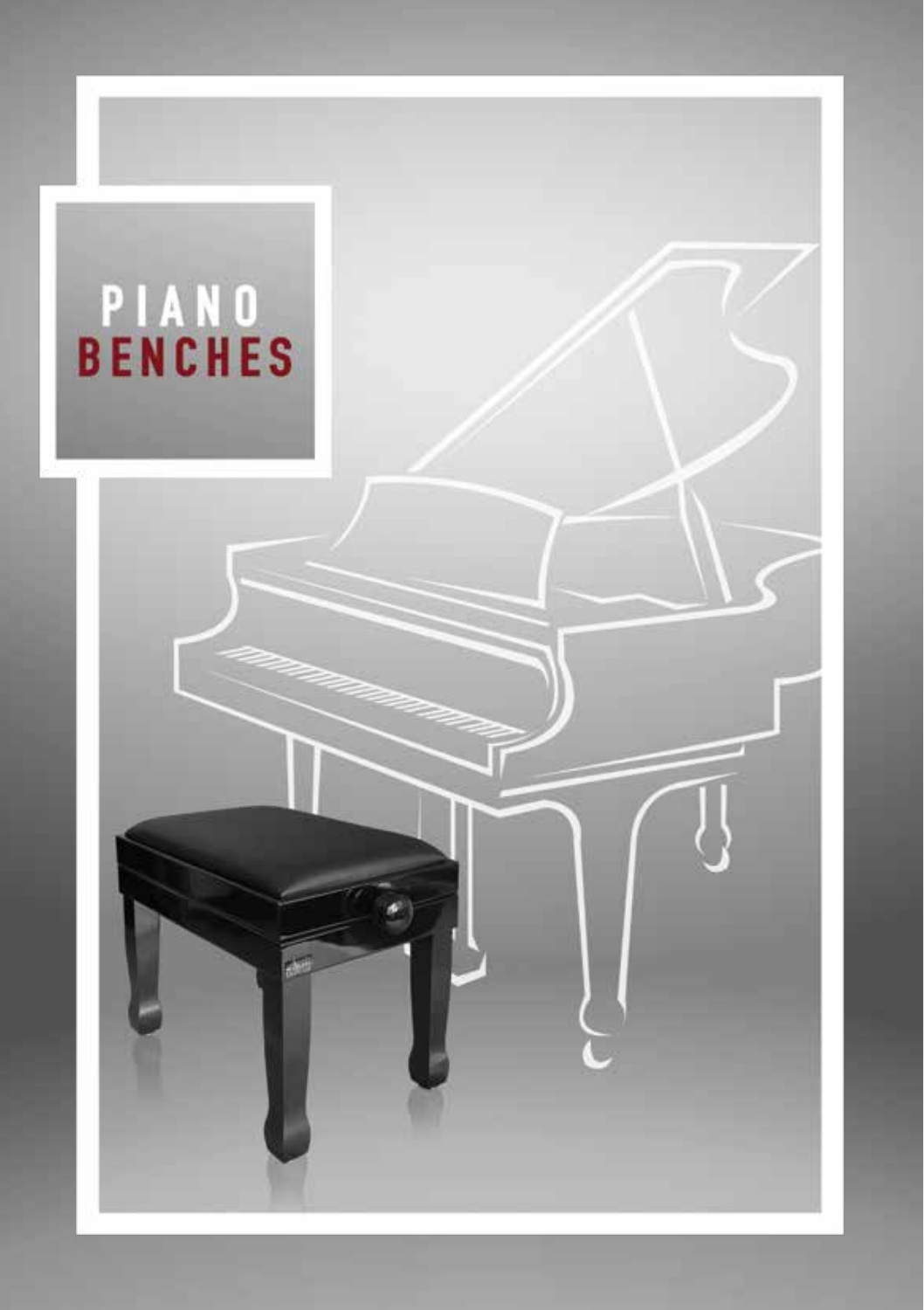### **HYDRAULIC BENCH**

Hydraulic piano bench in black lacquered wood.

Seat dimensions: cm 65 x 35.

Height: minimum cm46 - maximum cm 60. Hydraulic height adjustment.

**PI0LN1 PI0TS1 Synthetic Leather** 





**PI0CS1 Capitonné Leather**

#### **PROFESSIONAL MECHANICAL MECHANISM BENCH**

**PMCCN1**

Professional bench with mechanical adjustment and anti-torsion system with bronze bushings, black lacquered wooden frame and capitonné leather seat.

Seat dimensions: cm 60 x 40. height: minimum cm 48 - maximum cm 60. Manual height adjustment.



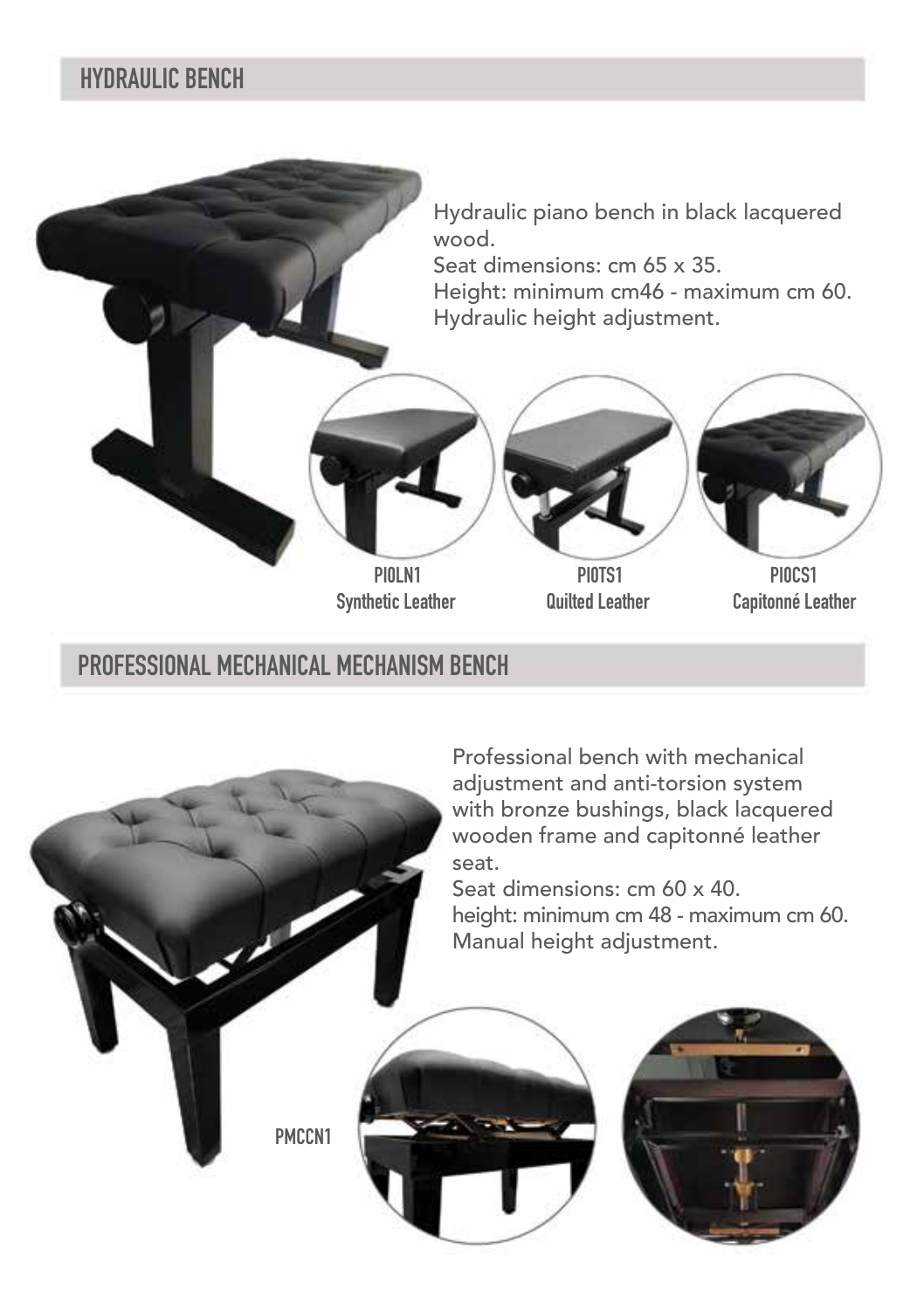## **PNEUMATIC ADJUSTMENT BENCH**



Professional piano bench with hydraulic adjustment in black lacquered wooden frame.

Seat dimensions: cm 60 x 40.

Height: minimum cm45 - maximum cm57 Hydraulic height adjustment.



### **CONCERT BENCH**



Adjustable height sitting, available with fixed legs.

**PGGTN1**

**Quilted leather**

**PGGCN1**

**Capitonnè Leather**

**PGCLN1**

**Synthetic Leather**

Seat dimensions: cm58 x cm38. Height: minimum cm44 – maximum cm58. Manual height adjustment.

**PMGCN1**

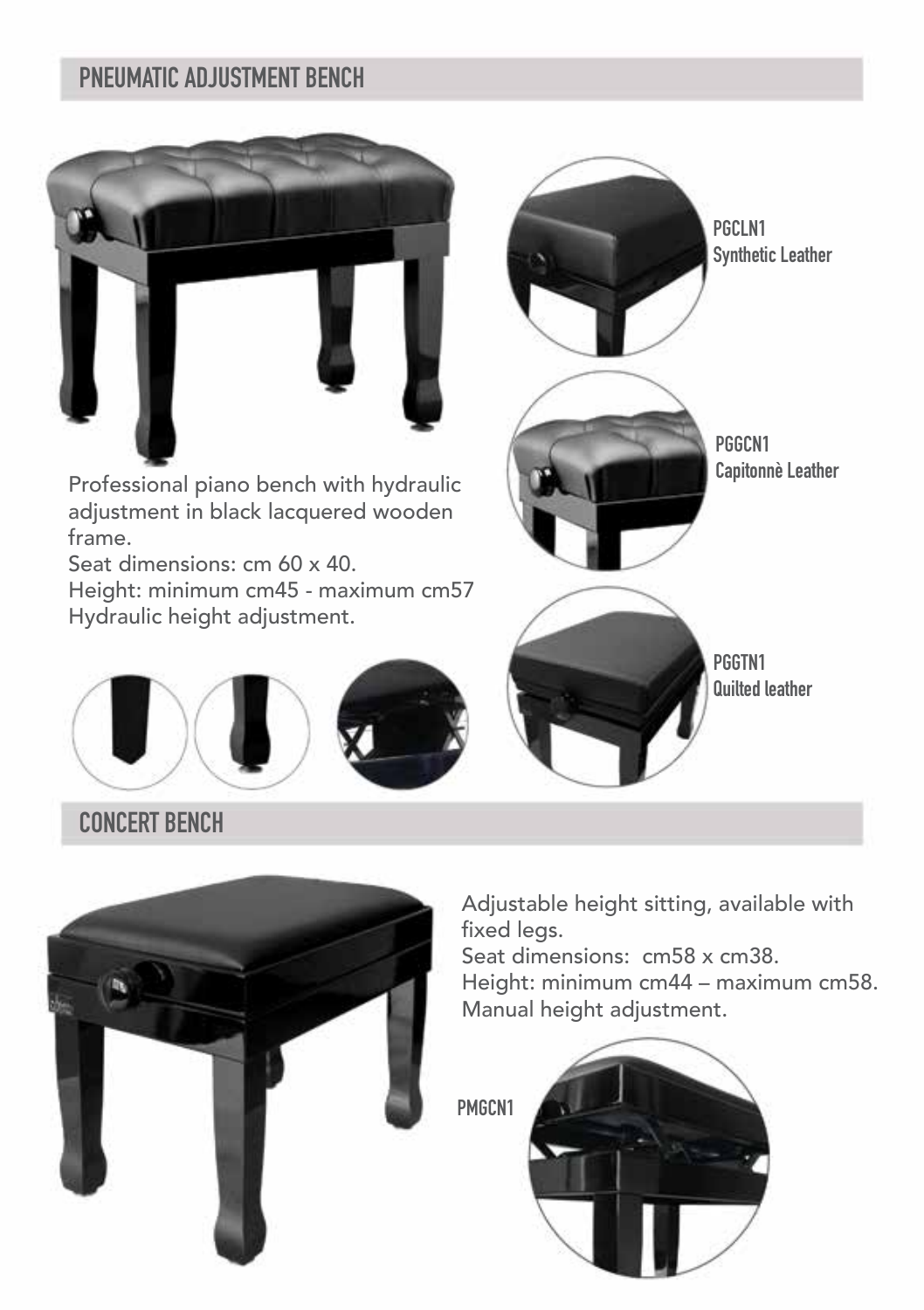## **CLASSIC BENCH IN SYNTHETIC LEATHER**



#### **MECHANICAL DOUBLE BENCH**

#### **PMDLN1**

A double seat to play with four hands.



Adjustable height seat. Seat dimensions: cm89 x cm31,5. Height: minimum cm48 – maximum cm60. Available in fixed or removable legs. Manual height adjustment.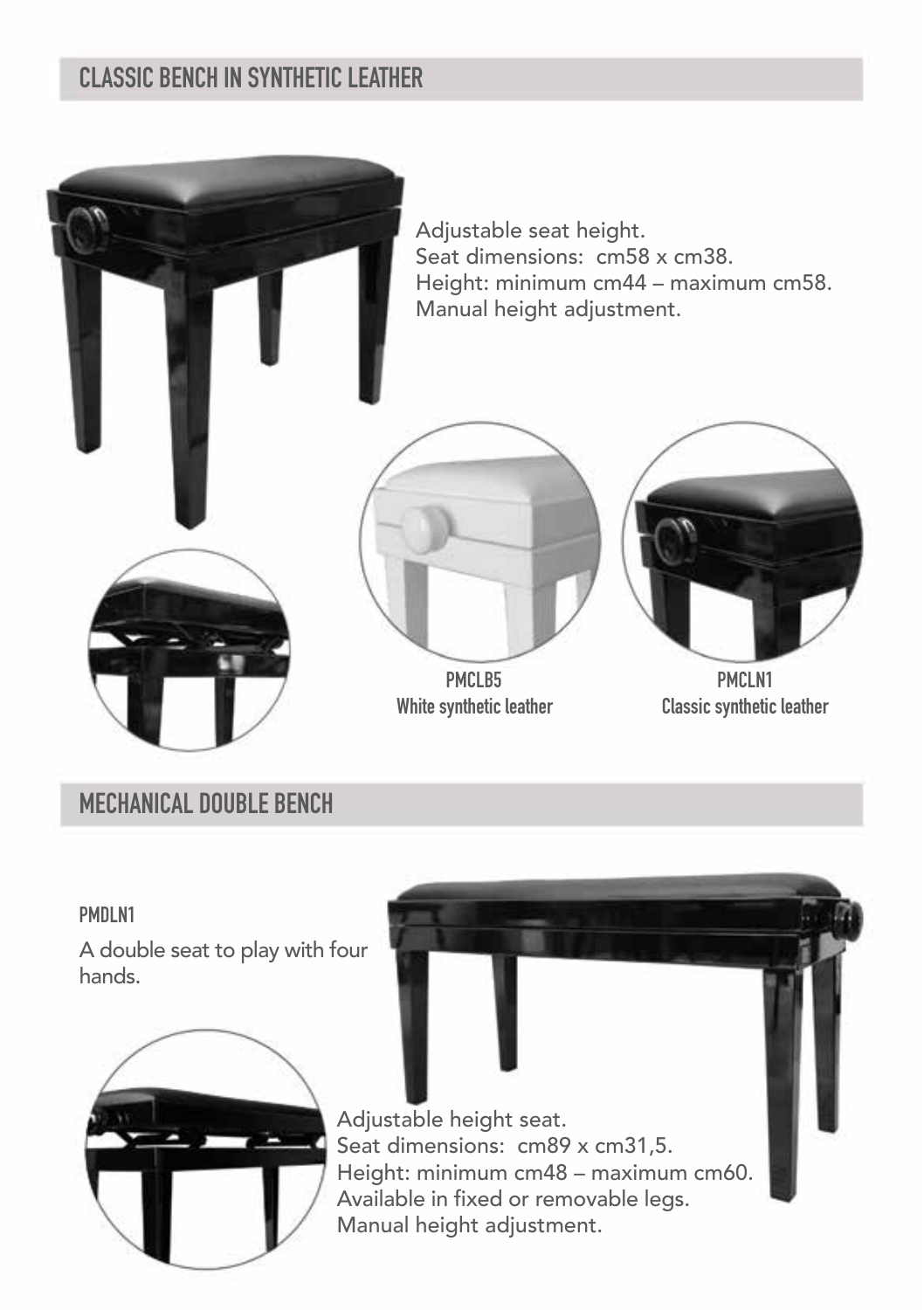#### **BENCHES**

| PIOLN1             | €500,00 (+VAT 22%) | SCTAC <sub>2</sub> | €518,00 (+VAT 22%) |
|--------------------|--------------------|--------------------|--------------------|
| PIOTS1             | €600,00 (+VAT 22%) | SCTAC <sub>1</sub> | €518,00 (+VAT 22%) |
| PIOCS1             | €600,00 (+VAT 22%) | <b>SCTAN1</b>      | €518,00 (+VAT 22%) |
| PMCCN1             | €700,00 (+VAT 22%) | SCQAN1             | €557,00 (+VAT 22%) |
| PGCLN1             | €650,00 (+VAT 22%) | SCQAN <sub>2</sub> | €557,00 (+VAT 22%  |
| PGGCN1             | €850,00 (+VAT 22%) | STRGC1             | €454,00 (+VAT 22%) |
| PGGTN1             | €850,00 (+VAT 22%) | STRGC <sub>2</sub> | €454,00 (+VAT 22%) |
| PMGCN1             | €155,00 (+VAT 22%) | SDRGC <sub>2</sub> | €454,00 (+VAT 22%) |
| PMCLB5             | €80,00 (+VAT 22%)  | SDRGC1             | €454,00 (+VAT 22%) |
| PMCLN1             | €80,00 (+VAT 22%)  |                    |                    |
| PMDLN1             | €155,00 (+VAT 22%) |                    |                    |
| <b>CHAIRS</b>      |                    |                    |                    |
| SF00N1             | €286,00 (+VAT 22%) |                    |                    |
| SF00N3             | €286,00 (+VAT 22%) |                    |                    |
| SF00N2             | €286,00 (+VAT 22%) |                    |                    |
| SROAN1             | €468,00 (+VAT 22%) |                    |                    |
| SROAN <sub>2</sub> | €468,00 (+VAT 22%) |                    |                    |
| SSOON1             | €310,00 (+VAT 22%) |                    |                    |

|                    | <b>STOOLS</b>      |                    |
|--------------------|--------------------|--------------------|
| €500,00 (+VAT 22%) | SCTAC <sub>2</sub> | €518,00 (+VAT 22%) |
| €600,00 (+VAT 22%) | SCTAC <sub>1</sub> | €518,00 (+VAT 22%) |
| €600,00 (+VAT 22%) | <b>SCTAN1</b>      | €518,00 (+VAT 22%) |
| €700,00 (+VAT 22%) | SCQAN1             | €557,00 (+VAT 22%) |
| €650,00 (+VAT 22%) | <b>SCQAN2</b>      | €557,00 (+VAT 22%) |
| €850,00 (+VAT 22%) | STRGC1             | €454,00 (+VAT 22%) |
| €850,00 (+VAT 22%) | STRGC <sub>2</sub> | €454,00 (+VAT 22%) |
| €155,00 (+VAT 22%) | SDRGC <sub>2</sub> | €454,00 (+VAT 22%) |
| €80,00 (+VAT 22%)  | SDRGC1             | €454,00 (+VAT 22%) |

| SF00N1             | €286,00 (+VAT 22%) |
|--------------------|--------------------|
| SF00N3             | €286,00 (+VAT 22%) |
| SFOON2             | €286,00 (+VAT 22%) |
| SROAN1             | €468,00 (+VAT 22%) |
| SROAN <sub>2</sub> | €468,00 (+VAT 22%) |
| SSOON1             | €310,00 (+VAT 22%) |
| SSOON <sub>2</sub> | €310,00 (+VAT 22%) |

\*Contact us for a special offer for 3 or more pieces.

€800,00 (+VAT 22%)

# **FLIGHT-CASES**

**MUSIC STAND**

Price on request